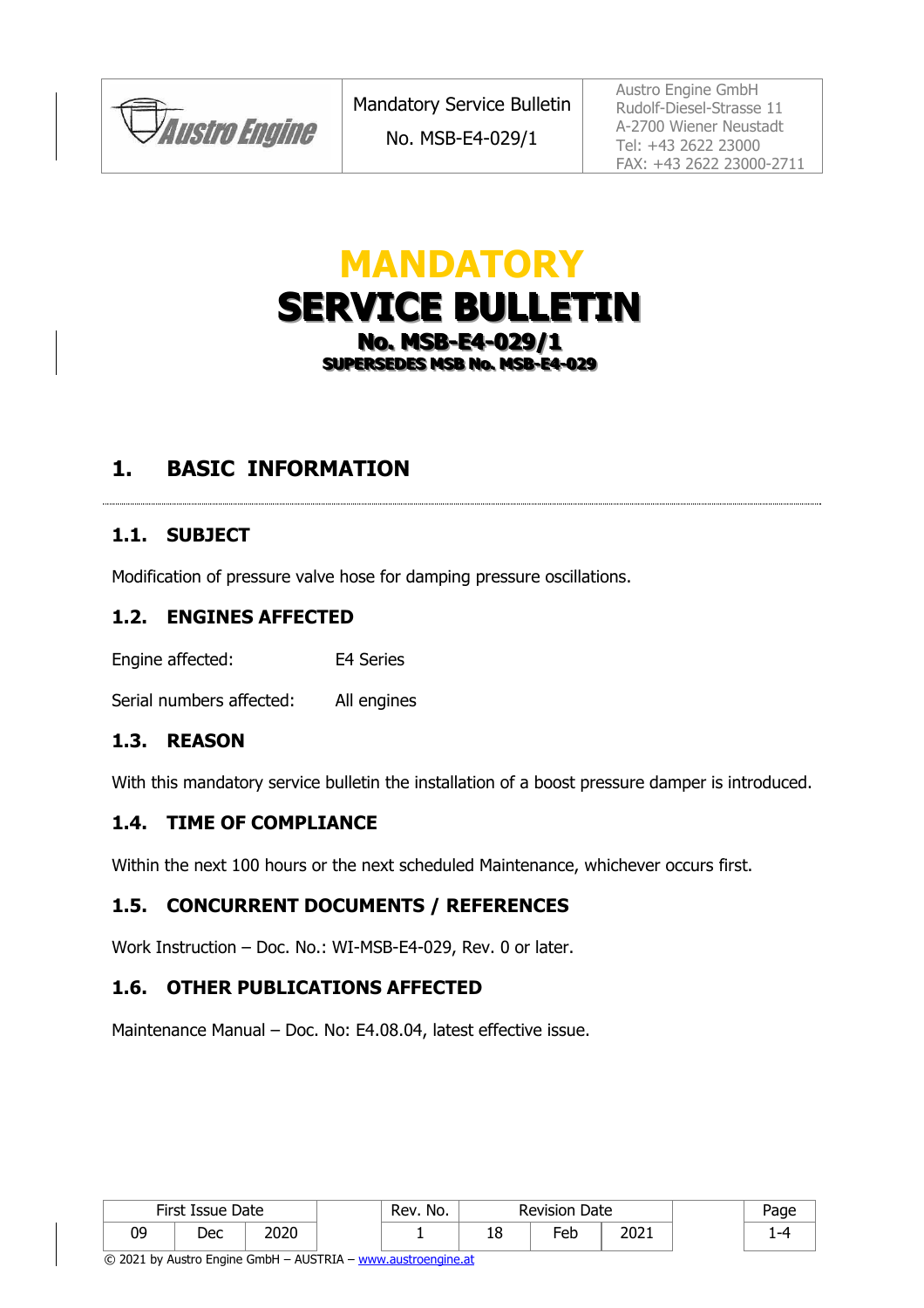

No. MSB-E4-029/1

Austro Engine GmbH Rudolf-Diesel-Strasse 11 A-2700 Wiener Neustadt Tel: +43 2622 23000 FAX: +43 2622 23000-2711

## **2. TECHNICAL DETAILS**

### **2.1. ACCOMPLISHMENT / INSTRUCTIONS**

Refer to Work Instruction WI-MSB-E4-029, Rev. 0 or later.

#### **2.2. ILLUSTRATIONS**

None.

#### **2.3. MASS (WEIGHT)**

Not affected.

#### **2.4. APPROVAL STATEMENT**

The technical content of this document has been approved under the authority of DOA No. EASA.21J.399.

| First Issue Date |     |      | No.<br>Rev. | <b>Revision Date</b> |     |      | Page |
|------------------|-----|------|-------------|----------------------|-----|------|------|
| 09               | Dec | 2020 |             | ТO                   | Eeb | 2021 | --   |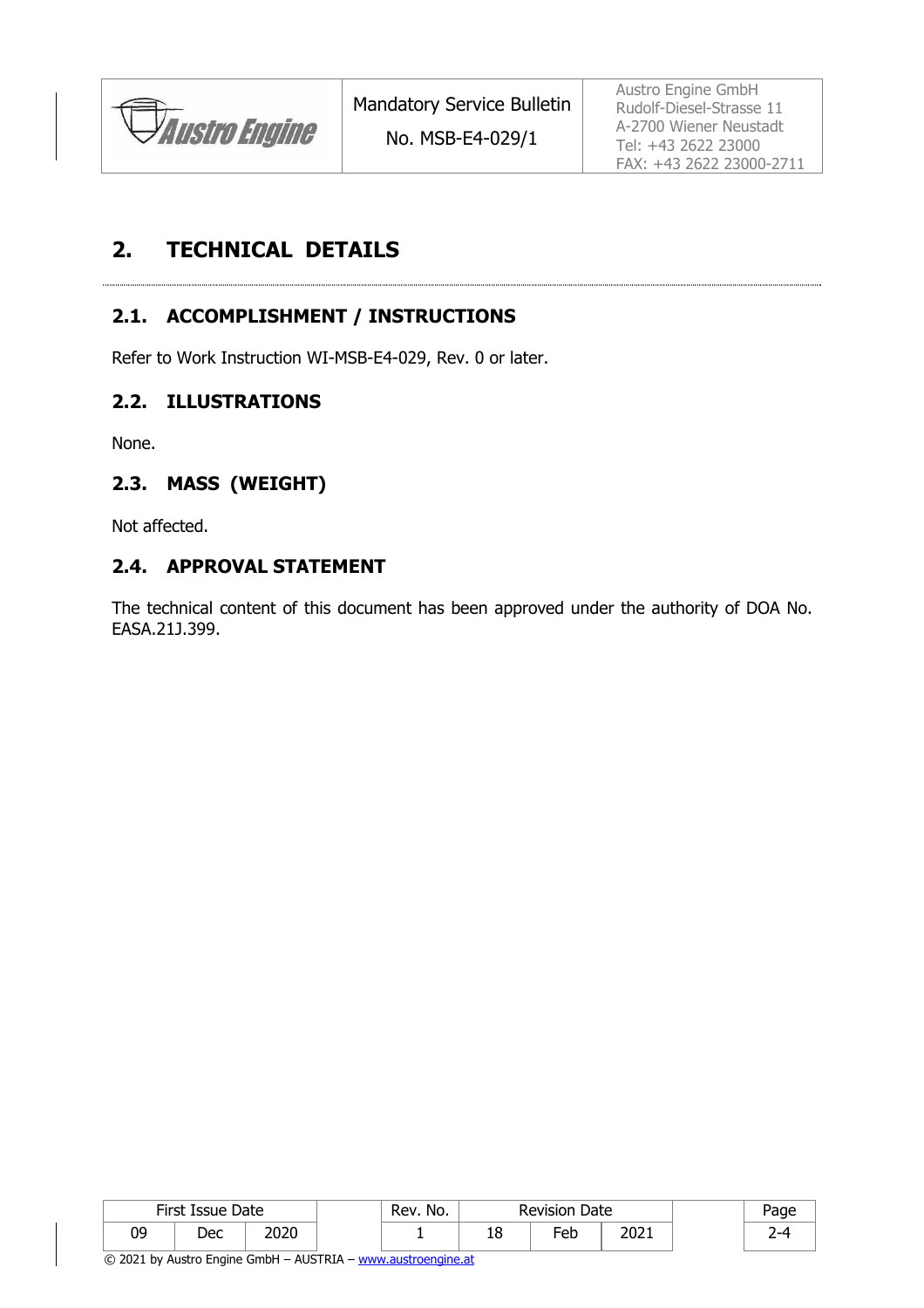

No. MSB-E4-029/1

Austro Engine GmbH Rudolf-Diesel-Strasse 11 A-2700 Wiener Neustadt Tel: +43 2622 23000 FAX: +43 2622 23000-2711

### **3. PLANNING INFORMATION**

#### **3.1. MATERIAL & AVAILABILITY**

Refer to Work Instruction WI-MSB-E4-029, Rev 0 or later.

#### **3.2. SPECIAL TOOLS**

None.

#### **3.3. LABOR EFFORT**

1/2 hour.

| First Issue Date |     |      | No.<br>Rev. | <b>Revision Date</b> |        |      |  |
|------------------|-----|------|-------------|----------------------|--------|------|--|
| 09               | Dec | 2020 |             | ΤO                   | $E$ eb | 2021 |  |